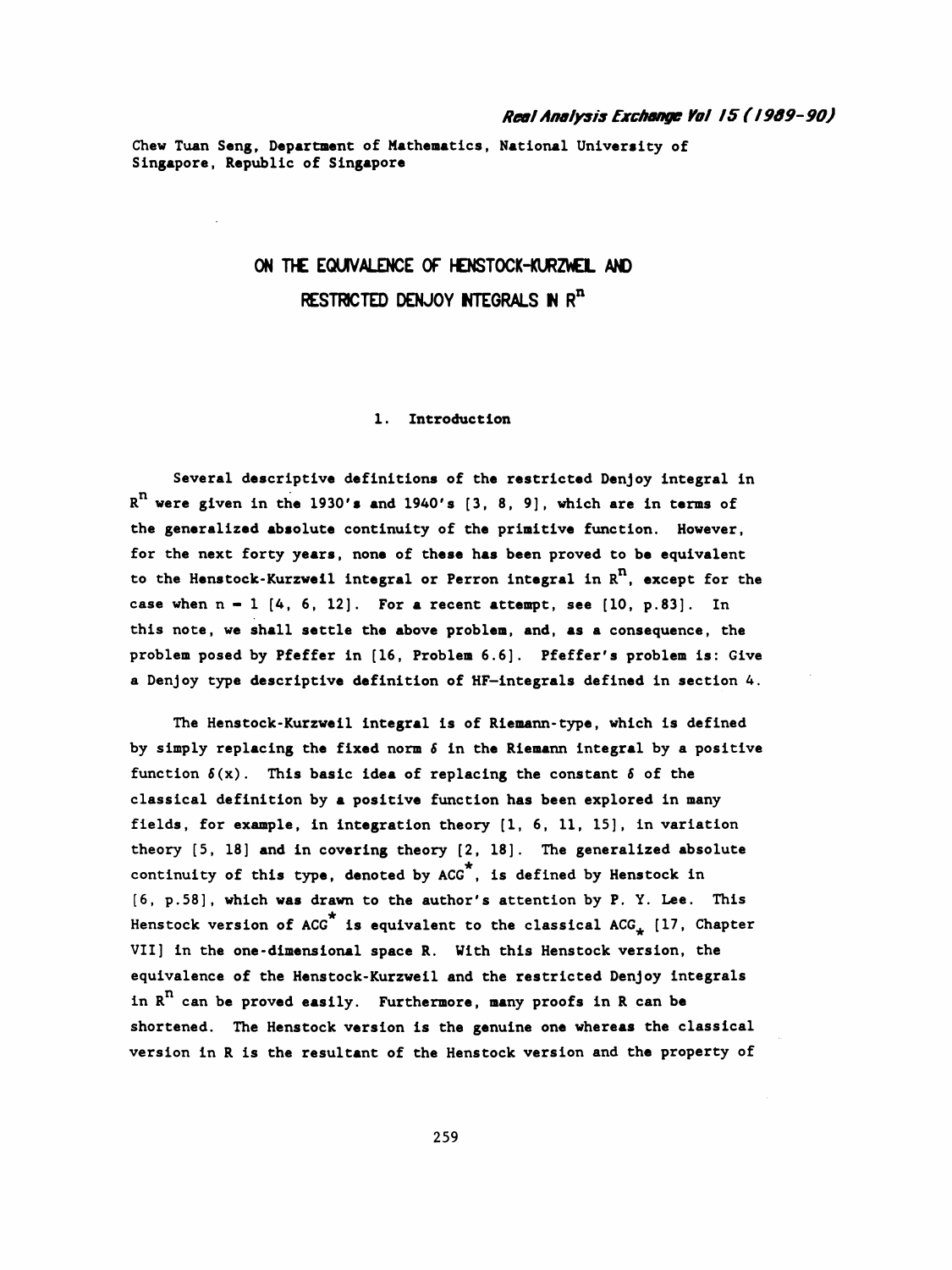a closed set (i.e., the endpoints of a contiguous interval to a closed set are in the closed set itself). This is not the case for higher dimensional space. The restriction of the classical  $ACG_{\perp}$  was also pointed out by Henstock in [M.R.87b, #26010].

#### 2. Generalized absolute continuity

Let  $R<sup>n</sup>$  be the n-dimensional Euclidean space and E a nondegenerate closed interval  $\bigcap_{i=1}^n$  [ $a_i$ , $b_i$ ] with  $a_i$ ,  $b_i \in R$  and  $a_i < b_i$ . Let  $\Psi$  be the class of all nondegenerate closed subintervals of E and let F be a real-valued interval function defined on  $\Psi$ . Given a closed interval I, let  $r(I) = |I|/(d(I))$ <sup>n</sup> where  $d(I)$  and  $|I|$  denote the diameter and outer measure of I respectively. Given positive functions  $\delta(x)$  and  $0 < \rho(x) < 1$ defined on E, a partial partition  $\{I_{i}\}\$  of E with associate points  $x_{i} \in I_{i}$ is said to be  $\delta$ -fine if  $d(I_i) \leq \delta(x^{\overline{p}})$ , and p-regular if  $r(I_i) \geq \rho(x^{\overline{p}})$ . Note that the regularity of  $I_f$  depends on  $x_f$ , i.e., the regularity of the partition is controlled by a positive function  $\rho(x)$  instead of a constant. This idea is due to Pfeffer [15].

Now we consider the case when  $n - 1$  and give the classical generalized absolute continuity in R [17, Chapter VII]. Let  $X \subseteq \{a,b\}$ . An interval function F is said to be  $AC_{+}(X)$  if for every  $\epsilon > 0$ , there is  $\eta$  > 0 such that for any partial partition  $\{I_{\mathbf{i}}\}$  with  $\Sigma |I_{\mathbf{i}}| \leq \eta$  and the endpoints of  $I_f$  belonging to X, we have

$$
\Sigma \omega(F; I_{i}) \leq \epsilon
$$

where  $\omega$  denotes the oscillation of F over I<sub>1</sub> and  $|I_{j}|$  the measure of I<sub>1</sub>. Furthermore, F is said to be  $ACG_{\downarrow}$  on [a,b] if F is continuous and [a,b] is the union of a sequence of  $X^{\dagger}$  such that on each  $X^{\dagger}$  the function F is  $AC_{\star}(X_{i})$ . Similarly we define  $BV_{\star}(X)$  and  $BVG_{\star}$ .

Next we shall give a modified version of  $ACG^*$  for n - 1. An interval function F is said to be  $AC_{++}(X)$  if the condition "the endpoints of I<sub>j</sub> belonging to X" in  $AC_{\star}(X)$  is replaced by the condition : "at least one of the endpoints of  $I_i$  belonging to  $X$ ". In this definition, the oscillation of F is redundant and may be replaced by the difference of F. Similarly, we define ACG<sub>++</sub>.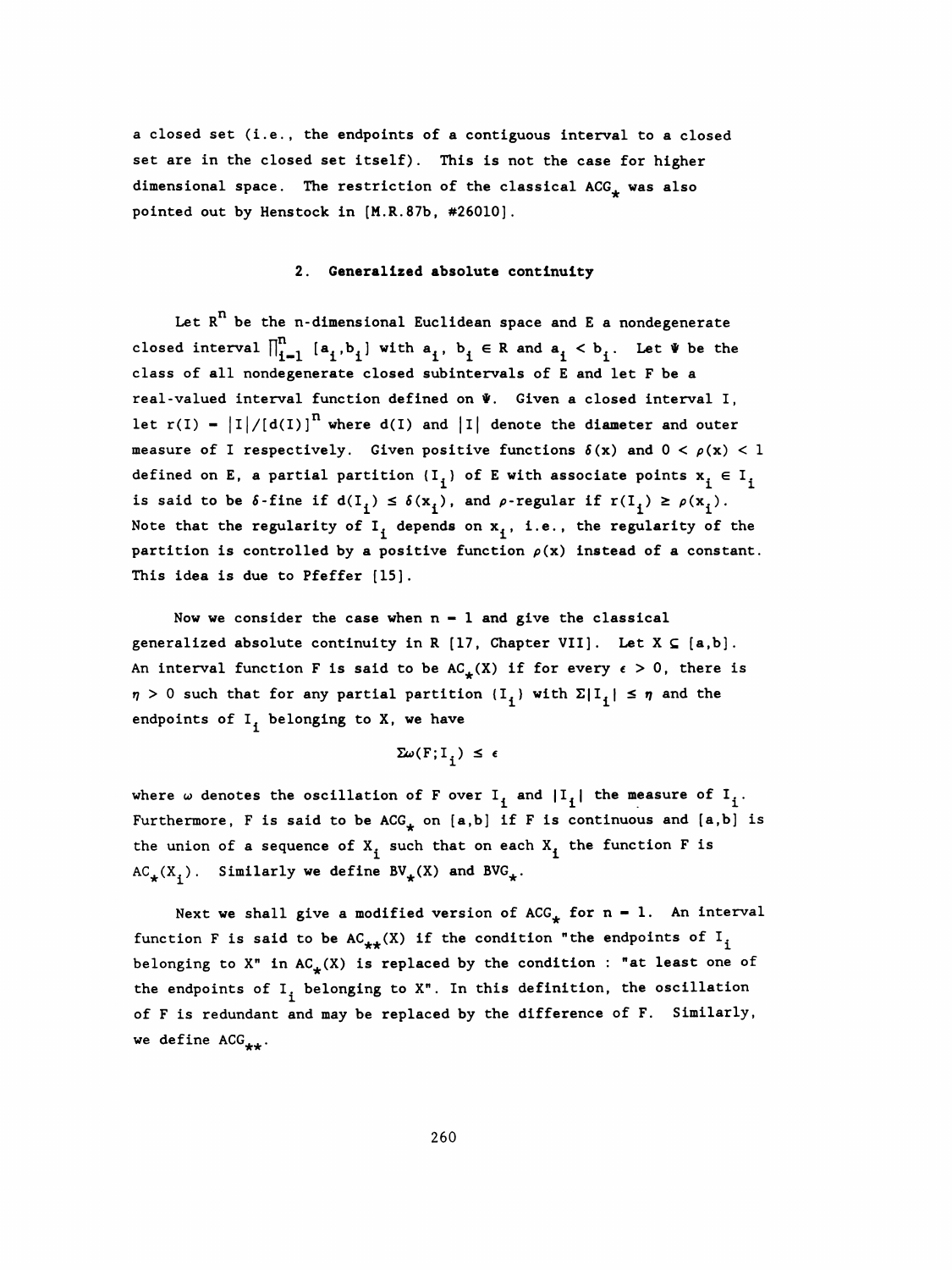In the one-dimensional space R, the continuity of an interval function F is defined in the usual way [6, p. 32]. That is, F is continuous at x in R if for every  $\epsilon > 0$  there exists  $\delta > 0$  such that whenever I is a closed interval containing x with  $|I| \leq \delta$ , we have  $|F(I)| \leq \epsilon$ . An additive interval function F in [a,b] is a function F of subintervals of  $[a,b]$  such that  $F(B) - \Sigma F(I)$ , for each interval  $B \subseteq [a,b]$ and each partition (I) of B.

**LEMMA** 1. Let  $X \subseteq [a,b] \subseteq R$ . Then  $AC_{\star}(X)$  and  $AC_{\star\star}(X)$  are equivalent provided that F is continuous and additive .

**PROOF.** We shall only prove that  $AC_{\star}(X)$  implies  $AC_{\star\star}(X)$ . The converse is obvious. Let F be  $AC_{\pm}(X)$ . We may assume X is closed, in view of the continuity of F. Let  $([x^1,y^1])$  be the contiguous intervals to X. Note that  $x^1, y^1 \in X$  except perhaps the case when  $x^1 = a$  or  $y^1 = b$ . Thus for every  $\epsilon > 0$ , there exists a natural number N such that

$$
\sum_{i=N}^{\infty} \omega(F; [x_i, y_i]) \le \epsilon.
$$

In view of the continuity of F, there exists  $\eta_1 > 0$  such that for any partial partition  $(I^+_1)$  with  $\Sigma|I^+_1| \leq \eta^+_1$  and at least one of the endpoints of  $I_i$  being in the set  ${x^i, y^i}$ ; i - 1, 2, ..., N-1}, we have

 $\Sigma|F(I_i)| \leq \epsilon$ .

Let  $\eta > 0$  be the number as obtained in the definition of  $AC_{\star}(X)$ , when  $\epsilon$  is given. We may assume  $\eta < \eta_1$ . Now take a partial partition  $\{[a^i,b^j]\}$  with the total length less than  $\eta$  with  $a_i$  or  $b_i$  belonging to X for every i. For example, if  $a^i \in X$ , then  $b^i$  either belongs to X or lies in  $(x^k, y^k)$  for some k. Considering various cases and using the above two inequalities and the definition of  $AC_{\star}(X)$ , we obtain

$$
\sum_{i} |F([a_{i}, b_{i}])| \leq 4\epsilon.
$$

That is, F is  $AC_{++}(X)$ . Note that in the above inequality,  $2\epsilon$  comes from the first inequality, one  $\epsilon$  from the second inequality and the last  $\epsilon$  from  $AC_{\perp}(X)$ . Also note that the additivity of F is used in the above inequality.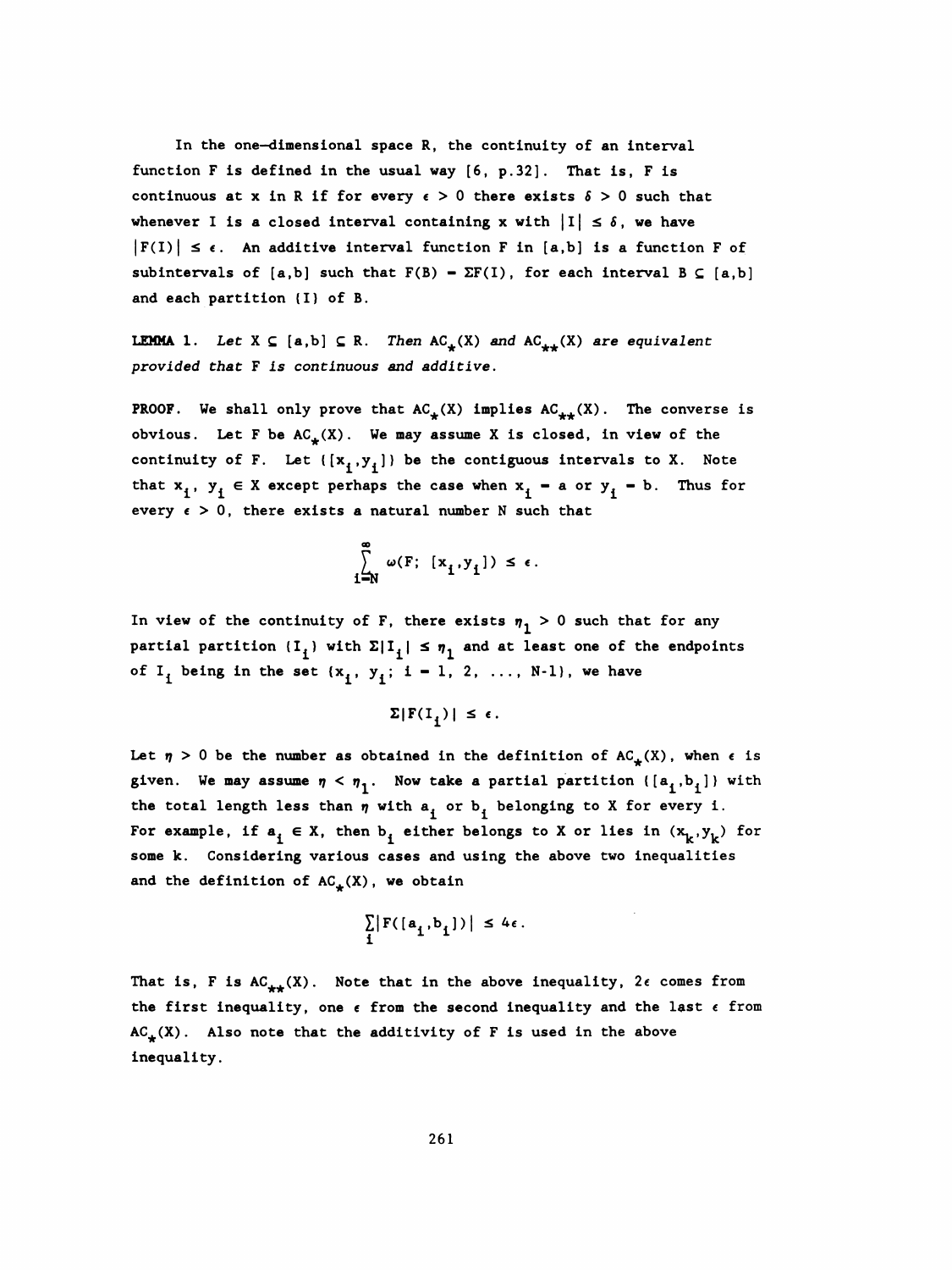Finally, we shall give the Henstock version of the generalized absolute continuity in  $R^n$  [6, p.58]. Let  $X \subseteq E \subseteq R^n$ . An interval function F is said to be AC<sup> $^{\pi}$ </sup>(X) if for every  $\epsilon > 0$ , there exist positive functions  $\delta(x)$  and  $0 < \rho(x) < 1$  defined on E and  $\eta > 0$  such that for any  $\rho$ -regular,  $\delta$ -fine partial partition  $\{I^{\vphantom{\dagger}}_i\}$  of E with associate points  $x^{\vphantom{\dagger}}_i$  in I<sub>1</sub>  $\cap$  X and  $\Sigma|I_i| \leq \eta$  we have  $\Sigma|F(I_i)| \leq \epsilon$ . Similarly we define BV<sup>^</sup>(X),<br>ACC<sup>\*</sup> and BVC<sup>\*</sup> [6  $\Box$  46: 18,  $\Box$  38]. We remark that the above form (due to ACG<sup> $\pi$ </sup> and BVG $\pi$  [6, p.46; 18, p.38]. We remark that the above form (due to P. Y. Lee) is different from Henstock's, however they are equivalent [6, p. 58, line 15, p. 47, lines 17-21]. Note that we impose the regularity on I, here whereas Henstock does not. For one-dimensional case, the regularity is superfluous and F is continuous if F is ACG . tions  $\delta(x)$  and  $0 < \rho(x) < 1$  defined on E and  $\eta > 0$  suc<br>gular,  $\delta$ -fine partial partition  $\{I_1\}$  of E with associa<br>X and  $\Sigma|I_1| \leq \eta$  we have  $\Sigma|F(I_1)| \leq \epsilon$ . Similarly we d<br>and BVG<sup>\*</sup> [6, p.46; 18, p.38]. We rema

LEMMA 2. In R, the definitions of  ${ {\rm ACC}^{\star}_{\star\star} }$  and  ${ {\rm ACC}^{\star}_{\star} }$  are equivalent provided that F is continuous and additive .

**PROOF.** It is obvious that if F is ACG<sub>\*\*</sub> on [a,b], then F is ACG<sup>\*</sup> on  $[a,b]$ . In view of Lemma 1, it remains to prove that if F is ACG<sup>\*</sup> on  $[a,b]$ , n F is ACG on<br>F is ACG<sup>\*</sup> on [a,<br>\*, then F is BVG<sup>\*</sup> provided that F is continuous and additive.<br>
PROOF. It is obvious that if F is  $ACG_{**}$  on [a,b], then F is  $ACG^*$  on [a,b],<br>
[a,b]. In view of Lemma 1, it remains to prove that if F is ACG<sup>\*</sup> on [a,b],<br>
then F is ACG<sub>\*</sub> o [6, p.58] and, BVG<sup>\*</sup> and BVG<sub>\*</sub> are equivalent if F is continuous [18, p.94] Theorem (40.1); 5]. Thus F is BVG<sub>\*</sub> if F is ACG<sup>\*</sup>. Now we shall prove that F fulfills Lusin's condition (N), i.e.,  $|F(Q)| - 0$  if  $|Q| - 0$  by using the ideas in [18, p.101]. Let  $B^{}_{1} - Q \cap X^{}_{1}$ , where F is AC<sup>\*</sup>(X<sub>1</sub>) and  $\cup_{i} X_{i}$  - [a,b]. Since F is AC<sup>\*</sup>(X<sub>i</sub>), therefore F is AC<sup>\*</sup>(Q  $\cap$  X<sub>i</sub>). Given  $\epsilon > 0$ , there exist  $\delta(x) > 0$  and  $\eta > 0$  such that  $\Sigma |F(I)| \leq \epsilon$  whenever (I) is a finite sequence of nonoverlapping  $\delta$ -fine intervals with associate points in Q  $\cap$  X<sub>i</sub> and  $\Sigma |I| \leq \eta$ . On the other hand,  $|Q \cap X_i| = 0$ , thus there exists an open set G such that  $Q \cap X^1$   $\subseteq$  G and  $|G| \leq \eta$ . Note that we may choose  $\delta(x) > 0$  such that  $\delta$ -fine intervals are always subsets of G. Therefore  $\Sigma | F(I) | \leq \epsilon$  for any finite sequence of nonoverlapping 6-fine 1 intervals I with associate points in  $\chi \sim T_{\rm i}$  =  $\sim$   $\sim$   $\frac{1}{10}$  $n = 1, 2, ...$  and  $I_{nm} = \left(\frac{m}{n}\right), \frac{m+1}{n}, m = 0, \pm 1, \pm 2, ...$  $B_i = \bigcup_{n=1}^{n} B_{i1}$ ,  $Q = \bigcup_{i=1}^{n} B_i$ . Let  $x, y \in B_{i1} \cap I_{n1}$ . Then  $[x, y]$  is a  $\delta$ -fine interval with an associate point  $x \in B_{i1} \subseteq Q \cap X_i$ . Hence  $\begin{aligned} \n\text{in } \mathbf{B}_i - \mathbf{u}_n \mathbf{B}_i, \ \mathbf{u} &= \mathbf{u}_n^T \mathbf{h} + \mathbf{u}_n^T \mathbf{h}, \ \mathbf{v} &= \mathbf{u}_n \mathbf{B}_i. \quad \text{Let } \mathbf{x}, \mathbf{y} \in \mathbf{B}_i \text{ in } \mathbf{H} \text{ in}. \quad \text{Then } [\mathbf{x}, \mathbf{y}] \text{ is a } \delta-\text{fine} \text{ and } \mathbf{v}_n^T \text{ in } \mathbf{B}_i \text{ in } \mathbf{B}_i \text{ in }$  $B_i = \cup_n B_{in}$ ,  $Q = \cup_i B_i$ . Let  $x, y \in B_{in} \cap I_{nm}$ . Then  $[x, y]$  is a  $\delta$ -fine<br>interval with an associate point  $x \in B_{in} \subseteq Q \cap X_i$ . Hence<br> $|F(B_{in})| \le \sum_{m=-\infty}^{\infty} |F(B_{in} \cap I_{nm})| \le \sup \sum |F(I)|$  where the supremum is taken<br>over all fin  $|F(B_{in})| \leq \sum_{m=-\infty}^{\infty} |F(B_{in} \cap I_{nm})| \leq \sup \sum |F(I)|$  where the supremum is taken over all finite sequences of nonoverlapping  $\delta$ -fine intervals I with associate points in  $Q \cap X^{\dagger}_{\dagger}$  [18, p. 101, line 25]. Therefore  $|F(B_{in})|$   $\leq$  sup  $\Sigma |F(I)| \leq \epsilon$  for every n. Then  $|F(B_i)| \leq \epsilon$ , by taking the limit for the expanding sequence  $(F(B_{in})^n)$  [18, p.101, lines 26-29].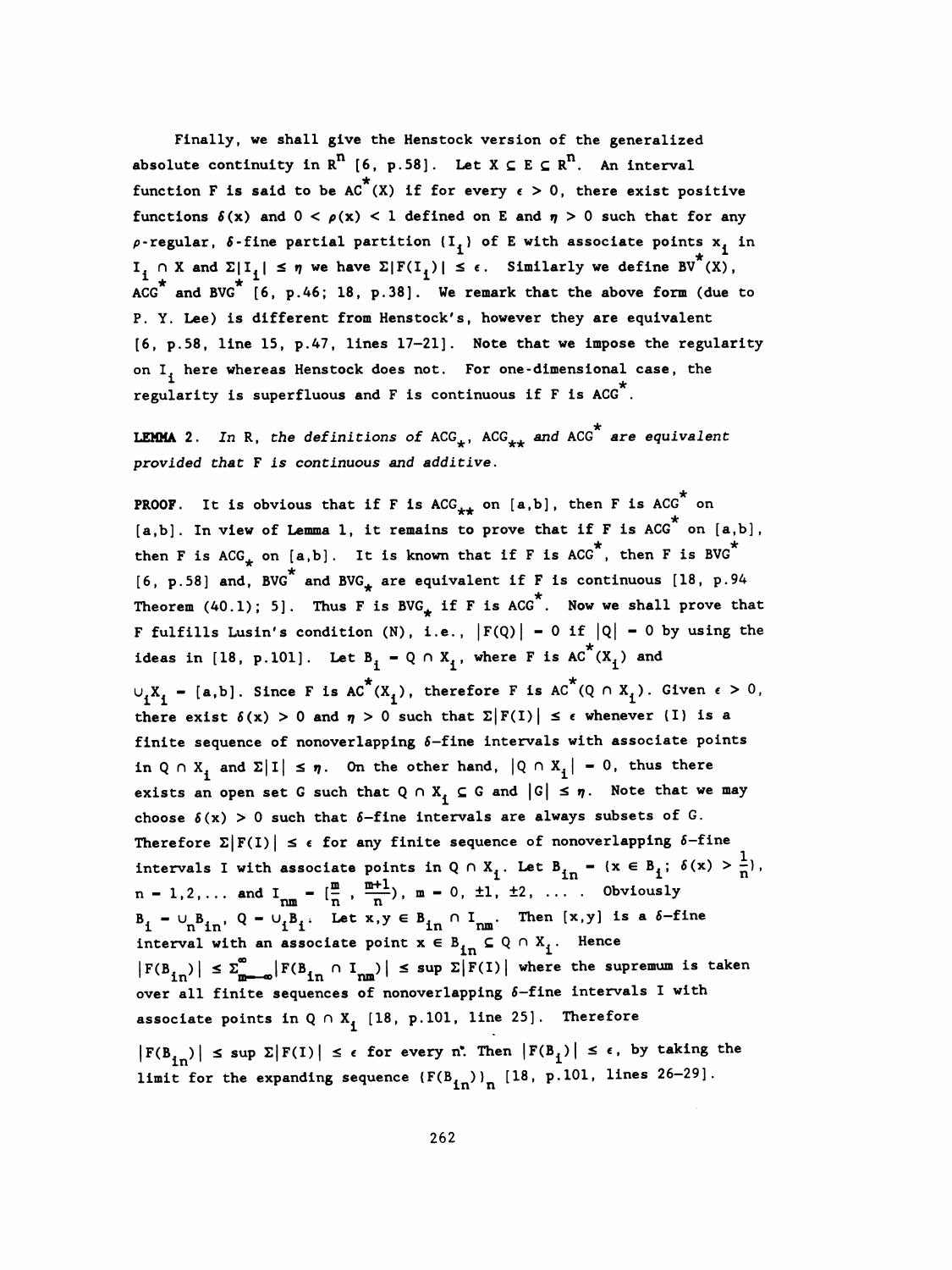Consequently  $|F(Q)| = 0$ . Therefore F fulfills Lusin's (N) condition. Hence F is  $ACG_{\downarrow}$  [18, p. 106; 17, Theorem 6.8].

### 3. The restricted Denjoy integral

An interval function F defined on subintervals of E is said to be differentiable at a point  $x$  in E with derivative denoted by  $F'(x)$  if for every  $\epsilon > 0$ , there exist  $\delta(x) > 0$  and  $0 < \rho(x) < 1$  such that whenever I is  $\rho$ -regular,  $\delta$ -fine interval with an associate point  $x \in I$ , we have

 $|F(I) - F'(x) |I|| \leq \epsilon |I|.$ 

 Now we shall give a descriptive definition of Denjoy's special integral for  $R^n$ . A function f defined on E is said to be restricted Denjoy integrable on E if there is an additive Interval function F which is ACG<sup>\*</sup> on E and F'(x) - f(x) for almost all x in E. An additive interval function F in E is a function F of subintervals of E such that  $F(B) = \Sigma F(I)$ , for each interval  $B \subseteq E$  and each partition (I) of B.

A function f is said to be Henstock-Kurzweil integrable on  $E \subseteq R^n$  if there exists a number A such that for every  $\epsilon > 0$ , there exist  $\delta(x) > 0$ and  $0 < \rho(x) < 1$  such that

$$
|\Sigma f(x) |I| - A| \leq \epsilon
$$

whenever (I) is a  $\rho$ -regular,  $\delta$ -fine partition of E with associate points  $x \in I$  and  $\Sigma$  sums over (I). Denote  $A - \int_E f$ .

 It is easy to check that f is Henstock-Kurzweil integrable on each subinterval of E if f is Henstock-Kurzweil integrable on E [15, 3.4]. Denote F(B) =  $\int_{\mathbb{R}} f$  for each interval B  $\subseteq$  E. F is called the primitive of f. We shall discuss the additivity property of F with respect to the domain of integration in Section 4.

 THEOREM 1. A function f is Henstock-Kurzweil integrable on E iff f is restricted Denjoy integrable there.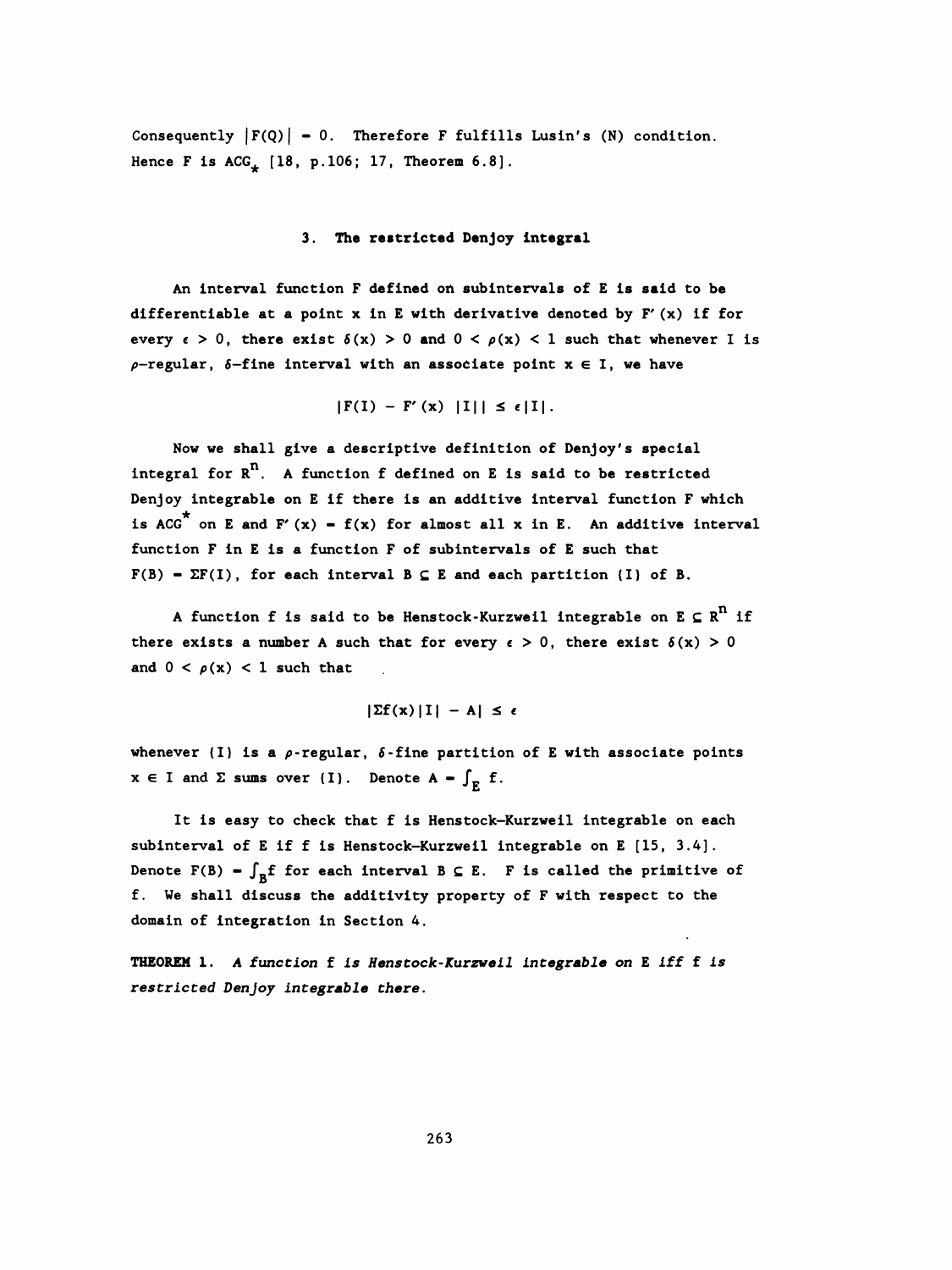PROOF. (Necessity) Let f be Henstock-Kurzweil integrable on E and F the primitive of f. Then  $F'(x) - f(x)$  almost everywhere  $[6, p.78; 12, p.46;$ the proof in [12] is valid in  $R^n$ , see [15], Proposition 4.4]. It remains to show that F is ACG<sup>\*</sup>. In fact, F is AC<sup>\*</sup>(X<sub>n</sub>) for every n, where **PROOF.** (Necessity) Let f be Henstock-Kurzweil integrable on E and F the primitive of f. Then F'(x) = f(x) almost everywhere [6, p.78; 12, p.46; the proof in [12] is valid in R<sup>n</sup>, see [15], Proposition 4.4]. It remains primitive of f. Then F'(x) - f(x) almost everywhere [6, p.78; 12, p.46;<br>the proof in [12] is valid in R<sup>n</sup>, see [15], Proposition 4.4]. It remains<br>to show that F is ACG<sup>\*</sup>. In fact, F is AC<sup>\*</sup>(X<sub>n</sub>) for every n, where<br>X<sub>n</sub> inequality

$$
\Sigma|F(I)| \leq \Sigma|F(I) - f(x)|I|| + \Sigma|f(x)||I|
$$

The first term on the right-hand side of the inequality is less than  $\epsilon$ , in view of Saks-Henstock Lemma [13, Lemma 1; 15, 4.3]. The second term is less than  $\epsilon$  if  $\Sigma |I| < \epsilon/n$ . See also [6, p.59].

 (Sufficiency) It is analogous to the one -dimensional case [4, 12] . Let f be restricted Denjoy integrable on E with primitive F. Note that F is ACG<sup>\*</sup> and F' (x) - f(x) everywhere except in a set S of measure zero. For  $x \in E - S$ , given  $\epsilon > 0$ , there exist  $\delta(x) > 0$  and  $0 < \rho(x) < 1$  such that whenever I is  $\rho$ -regular,  $\delta$ -fine interval with an associate point  $x \in I$ , we have

$$
|F(I) - f(x)|I|| \leq \epsilon |I|.
$$

 ★ Since  $\mathbf{r}$  is and , there exists a seduence or sets  $\mathbf{v}^{\mathbf{t}}$  su  $U_iX_i$  - E and F is  $AC^*(X_i)$  for each i. Let  $Y_1 - X_1$ ,  $Y_i - X_i \setminus (X_1 \cup X_2 \cup \ldots \cup X_{i-1})$  for  $i \ge 2$  and  $S_{ij}$  denote the set of points  $x \in S \cap Y_i$  such that  $j-1 \le |f(x)| < j$ . Obviously,  $S_{i,j}$ ,  $i,j = 1,2,...$  are pairwise disjoint and their union is the set S. Since F is also  $AC^*(S_{i,j})$ , there exist  $\delta(x) > 0$  and  $0 < \rho(x) < 1$  defined on  $S_{i,j}$ and  $\eta_{i,j} < \epsilon 2^{-1-j} j^{-1}$  such that for any  $\rho$ -regular,  $\delta$ -fine partial partition  $(I_k)$  of E with associate points  $x^k$  in  $S_{i,j} \cap I_k$  and satisfying

$$
\sum_{i} |I_{k}| < \eta_{ij} \text{ we have } \sum_{k} |F(I_{k})| < \epsilon 2^{-i-j}.
$$

Choose  $G_{i,j}$  to be the union of a sequence of open intervals such that

$$
|\mathbf{G}_{ij}| < \eta_{ij} \quad \text{and} \quad \mathbf{G}_{ij} \supset \mathbf{S}_{ij}
$$

264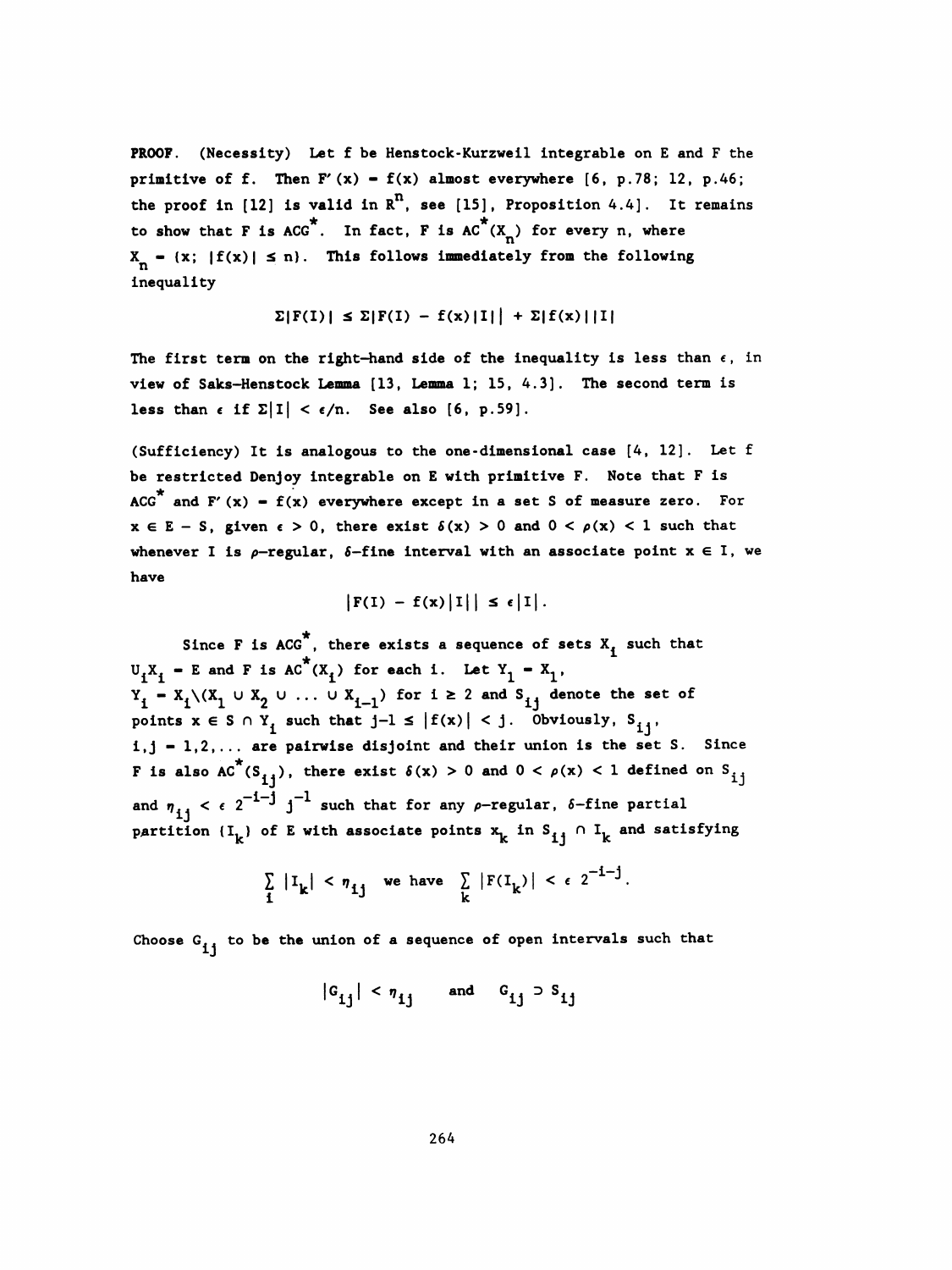where  $|G_{i,j}|$  denotes the total length of  $G_{i,j}$ . Now for  $x \in S_{i,j}$ ,  $i,j = 1,2,...$ , we may redefine  $\delta(x)$  such that whenever I is  $\delta$ -fine interval with an associate point x, we have  $I \subseteq G_{ij}$ .

Take any  $\rho$ -regular,  $\delta$ -fine partition (I) with associate points (x). Take any  $\rho$ -regular,  $\delta$ -fine partition (I) with associate points (x<br>Split the sum  $\Sigma$  over (I) into two partial sums  $\Sigma^1$  and  $\Sigma^2$  in which  $x \notin S$ and  $x \in S$  respectively and we obtain

$$
|F(E) - \Sigma f(x) |I|| \le \Sigma^1 |F(I) - f(x) |I|| + \Sigma^2 |F(I)| + \Sigma^2 |f(x) |I||
$$
  

$$
< \epsilon |E| + \sum_{i,j} \epsilon 2^{-i-j} + \sum_{i,j} j \eta_{ij}
$$
  

$$
< \epsilon |E| + 2\epsilon.
$$

Thus  $f$  is Henstock-Kurzweil integrable to  $F(E)$  on  $E$ .

The above proof is very much simpler in view of the one-point instead of two-points definition of ACG\*. This remarkable simplification can also be done in many proofs, for example, the proof of the controlled convergence theorem [13].

#### 4. The additlvlty property with respect to the domain of integration

The integrals defined in Section 3 do not have the additivity property with respect to the domain of integration, i.e., the integrability over each member of a finite division of an interval does not imply the integrability over the whole interval. For a counterexample, see [7, Example 1; 15, Example 7.2]. This is due to the fact that if I is a  $\rho$ -regular subinterval of an interval A, then, in general,  $I \cap B$  is not necessarily a  $\rho$ -regular subinterval of B. See the following diagram.

 B A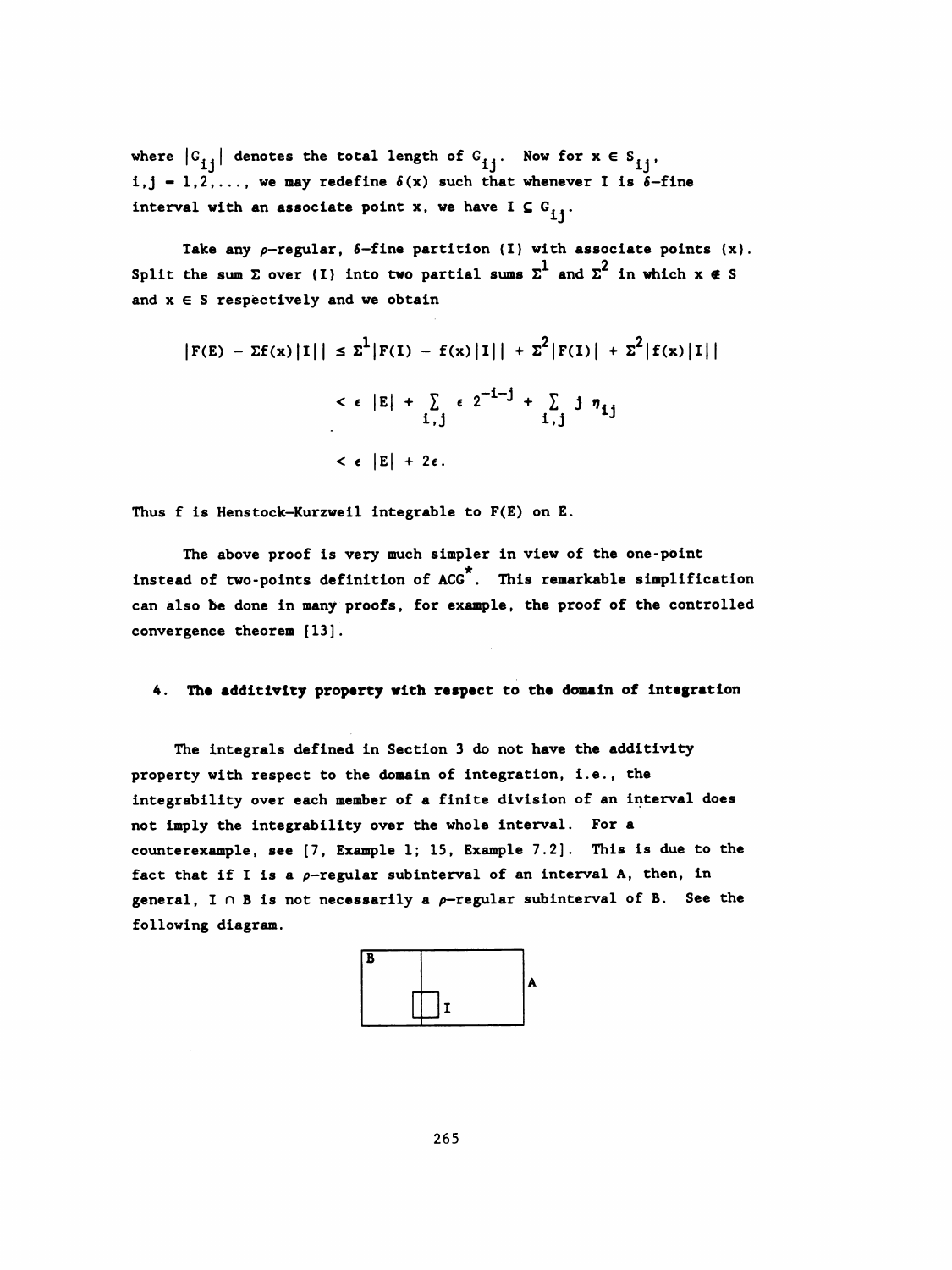Ve may overcome this undesirable property by using integrals defined by Pfeffer [IS] or Jarnik, Kurzweil and Schwabik [7]. Here we shall only give an integral defined by Pfeffer [15, 7.7] with a slight modification to Illustrate the idea.

 A function f is said to be HF-integrable on E if there exists a number A such that for every  $\epsilon > 0$  and every finite family  $X$  of planes, there exist  $\delta(x) > 0$  and  $0 < \rho(x) < 1$  such that

$$
\left|\Sigma f(x)\right|1\big| - A\big| \leq \epsilon
$$

whenever (I) is a  $(\rho, X)$ -regular,  $\delta$ -fine partition of E with associate points  $x \in I$  and  $\Sigma$  sums over  $\{I\}$ . An interval I is said to be  $(\rho,K)$ -regular if  $r(I,K) > \rho(x)$ . The regularity  $r(I,K)$  of I relative to  $K$ is defined by Pfeffer [15, p.667] as follows : If  $X - \phi$ , then  $r(I,K) = r(I)$ ; if  $K$  consists of a single k-plane H (k-dimensional linear submanifold of  $R^n$ ), then  $r(I,K) - |I \cap H|_k / [d(I)]^k$  whenever  $I \cap H \neq \emptyset$ , and  $r(I,K) = r(I)$ , otherwise, here  $|I \cap H|_L$  denotes the k-dimensional outer measure of I  $\cap$  H. Finally, if  $X \neq \emptyset$  is arbitrary, then  $r(I,K) = \sup\{r(I,(H))\}; H \in K\}.$  For more detail, see [15].

 HF-integrals have the additivity property as shown in the following theorem.

 THEOREM 2 [15, 3.6]. Let f be a function on an interval E. Let D be a partition of E. If f is HF-integrable on D for each  $D \in \mathcal{D}$ , then f is HF-integrable on E and

$$
\int_E f - \Sigma_{\text{D}} f \cdot f.
$$

 Now we shall give a Denjoy type descriptive definition of HF-integrals, and hence settle the problem raised by Pfeffer in [16, Problem 6.6] .

F is said to be AC<sub>(p)</sub>(X) if for every  $\epsilon > 0$  and every finite family X of planes, there exist  $\delta(x) > 0$ ,  $0 < \rho(x) < 1$  and  $\eta > 0$  such that for any  $(\rho, K)$ -regular, 6-fine partial partition (I) with associate points  $x \in I$ and  $\Sigma |I| \leq \eta$ , we have  $\Sigma |F(I)| \leq \epsilon$ . Similarly we define ACG<sub>(n)</sub>.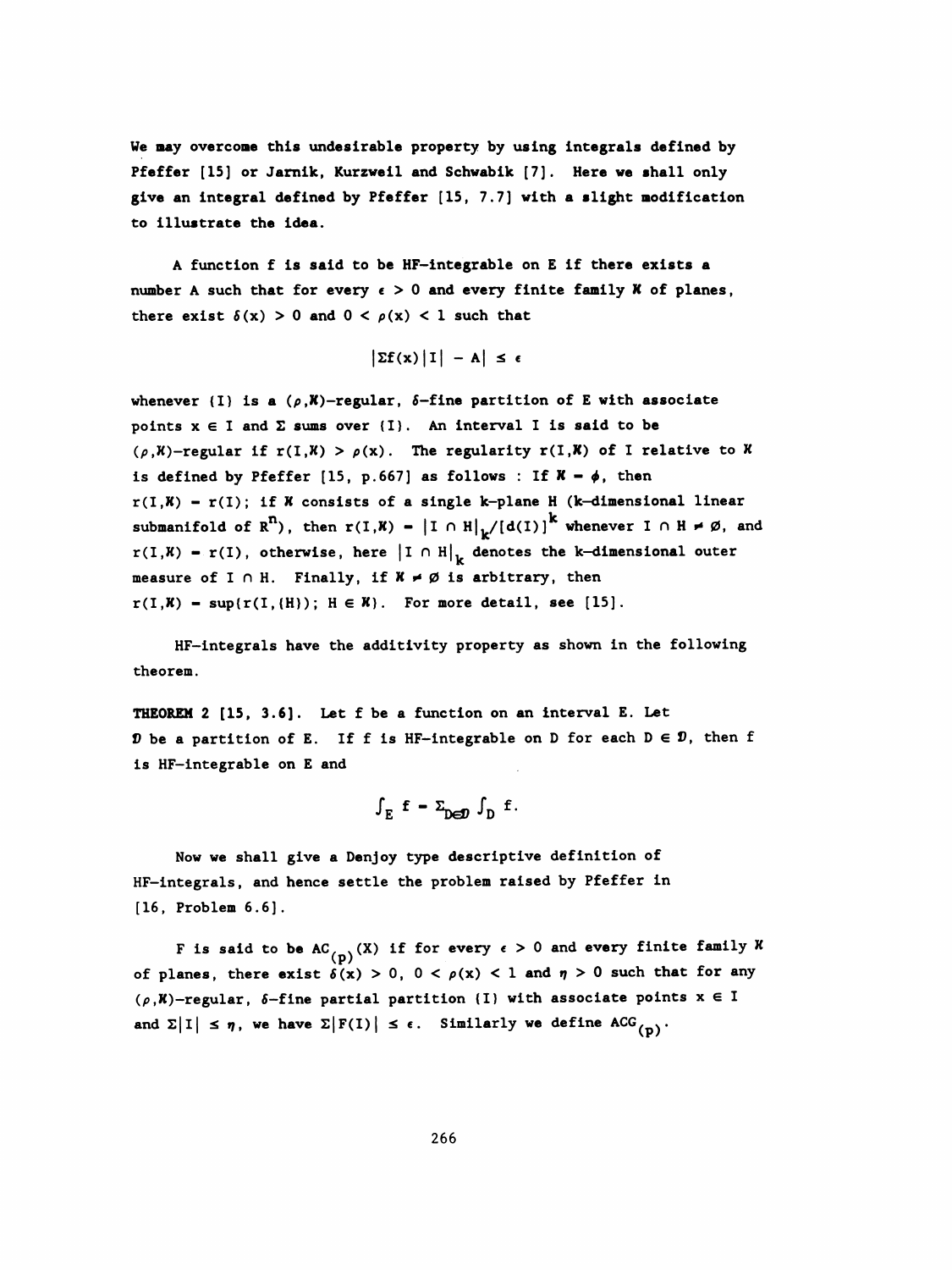A function f defined on E is said to be DF-integrable on E if there is an additive interval function F which is  $ACG^{\dagger}_{(n)}$  on E and F'(x) - f(x) for almost all x in E.

 Following the sane ideas of the proof of the equivalence theorem in Section 3, we have

THEOREM 3. A function f is HF-integrable on E iff f is DF-integrable there on E.

 We remark that we do not modify the definition of the derivative of F in the above integral since  $|I \cap H| - 0$  for any plane H and if  $x \notin H$  for each  $H \in X$ , then we may define a  $\rho$ -regular,  $\delta$ -fine interval I with an associate point  $x \in I$  such that  $I \cap H - \emptyset$  for each  $H \in X$ .

 The author acknowledges his thanks to the referees for their constructive comments.

#### References

- 1. P. Bullen, 'The Burkill approximately continuous integral', J. Austral. Math. Soc. (Series A) 35(1983), 236-253.
- 2. P. Bullen, 'Some applications of partitioning covers', Math. Research Report 10(1983), University of Melbourne.
- 3. V. G. Celidze, 'Dvoinye integraly Denjoy', Akad. Nauk Gruzin. SSR Trudy Tbiliss. Mat. Inst. Razmadze 15(1947), 155-242; M. R. 14, 735.
- 4. R. A. Gordon, 'Equivalence of the generalized Riemann and restricted Denjoy integrals', Real Analysis Exchange (2) 12(1986-87) 551-574.
- 5. R. Henstock, 'N- variation and N-variatlonal integrals of set functions' Proc. Lond. Math. Soc. (3) 11(1961), 109-133.
- 6. R. Henstock, Theory of Integration, (London, 1963).